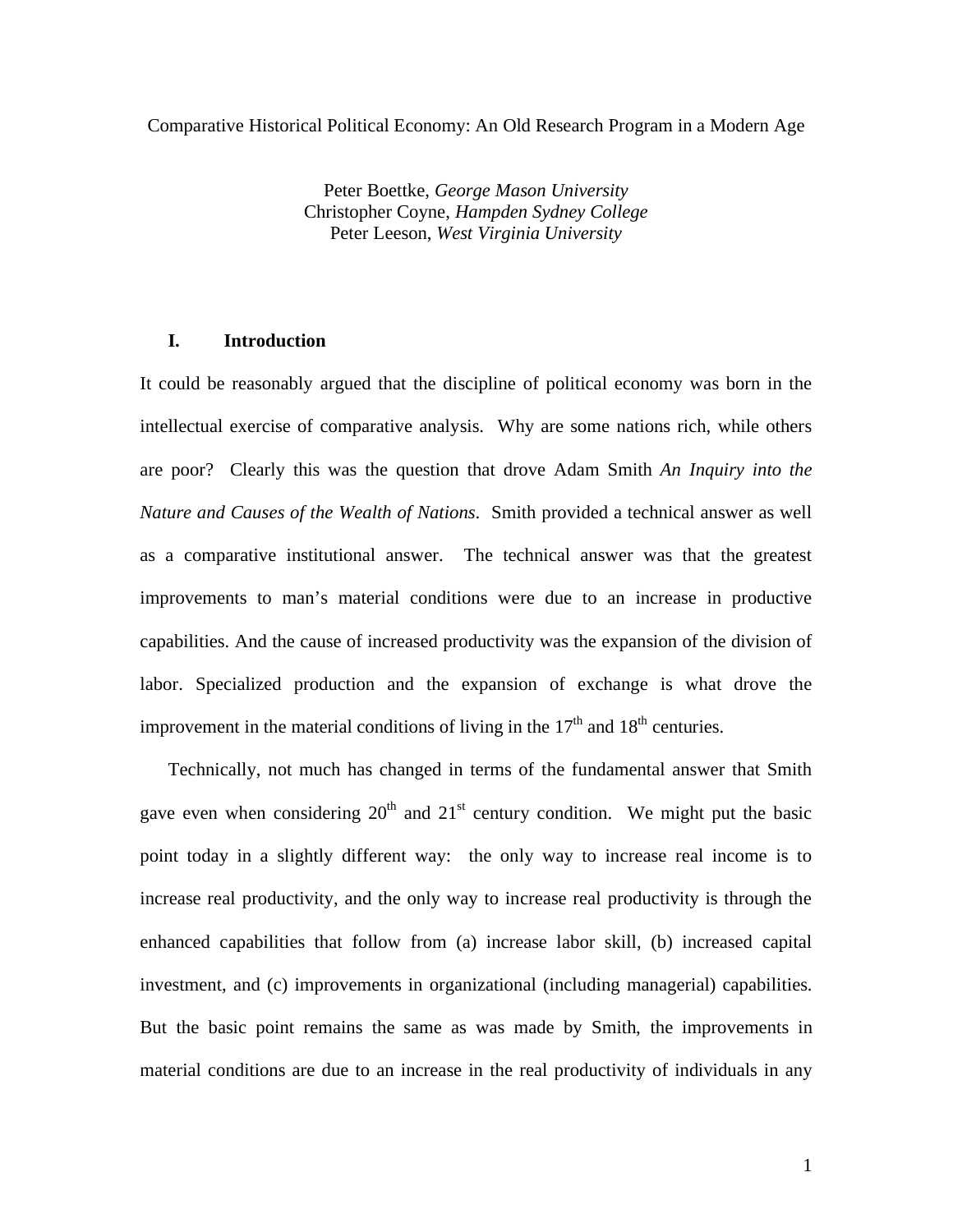given society. Division of labor and expanded trade are still the main vehicles through which these improvements in productivity are realized.

But a question still remains underneath the technical one, and that is why precisely is it that some countries are able to realize these gains from specialization and trade, while others languish in poverty. The underlying causal mechanism is to be found in the institutional environment that encourages investment in the improvements in human capital, the development of physical capital, the innovations in the organization of economic activities, and the expansion of the opportunities for mutually beneficial exchange. In the notebooks that Smith worked with in writing *The Wealth of Nations* he stated that: "Little else is requisite to carry a state to the highest degree of opulence from the lowest barbarism but peace, easy taxes and a tolerable administration of justice." More recently, Mancur Olson (1996) attempted to unpack all that would be entailed in this Smithean recipe and concluded that the societies who were unable to realize the great material improvements that resulted from specialization and exchange are in that sorry state because they lack the intricate network of institutions that provide security of property rights and the third-party contract enforcement. These economies of further hindered by poor economic policy, and the prevalence of public and private predation. Social cooperation under the division of labor requires a more sophisticated array of institutions than countries in the underdeveloped world possess at the moment.

It is an intellectually ironic predicament that the most pressing question at the turn of the  $21<sup>st</sup>$  century was in fact the same one that drove the social sciences at the turn of the 20<sup>th</sup> century --- why did capitalism and economic development occur in Europe and the US, and not in China, and Africa and Latin America? Max Weber asked "why no

2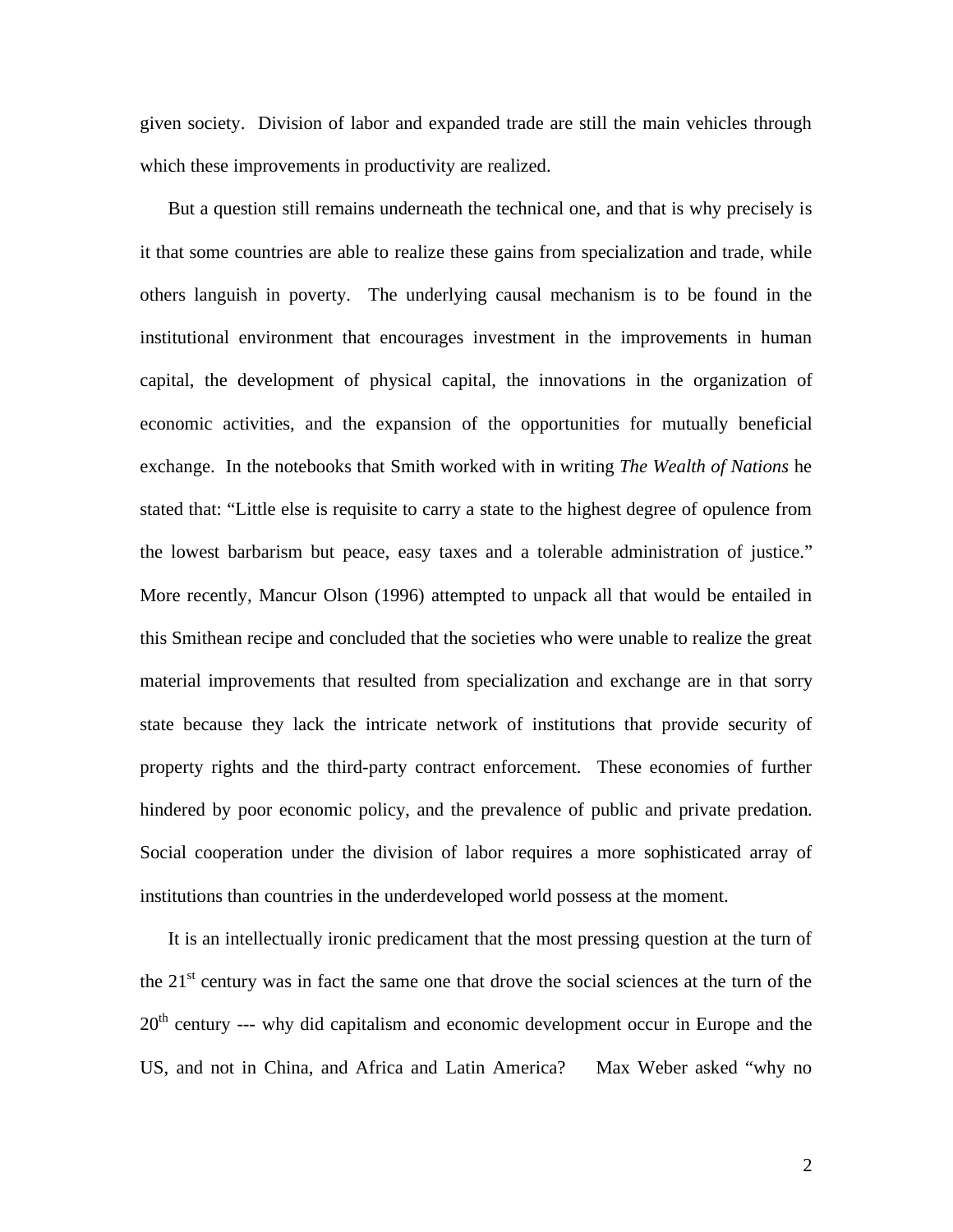capitalism in China?" in the first decade of the  $20<sup>th</sup>$  century, and since the mid-1980s, scholars – from the most technical (Robert Lucas) to the most popular (Jared Diamond) have been preoccupied with the differences between countries in terms of the level of economic development and well-being on its populations.

We refer to this conglomeration of interests as "comparative historical political economy" and the goal of studies that come under this rubric is to trace out in general theoretical terms the causal mechanisms that explain the historical patterns we have witnessed. It is our contention that this is what the discipline of political economy has always strove to achieve in terms of explanation, and that the intellectual episodes where intellectual resources were diverted in other directions (whether they be in the pure theory of general competitive equilibrium, or the preoccupation with refinements of statistical techniques, or the claims of historicism which defy comparative analysis) represent deviations from the mainline of argument that constitutes the continuity in the discipline of political economy throughout its history. In short, if the point of continuity in the discipline of philosophy is the seeking of truth, and the continuity in the discipline of politics is an understanding of the nature and operation of government, then the point of continuity in the discipline of political economy is to gain an understanding of how alternative institutional configurations either promote or hinder social cooperation and generalized prosperity. As Adam Smith's title say, we are engaged in "an inquiry into the nature and causes of the wealth of nations." Political economy is comparative and it is historical, that is how useful knowledge in the discipline is generated.

#### **II. Why Political Economy?**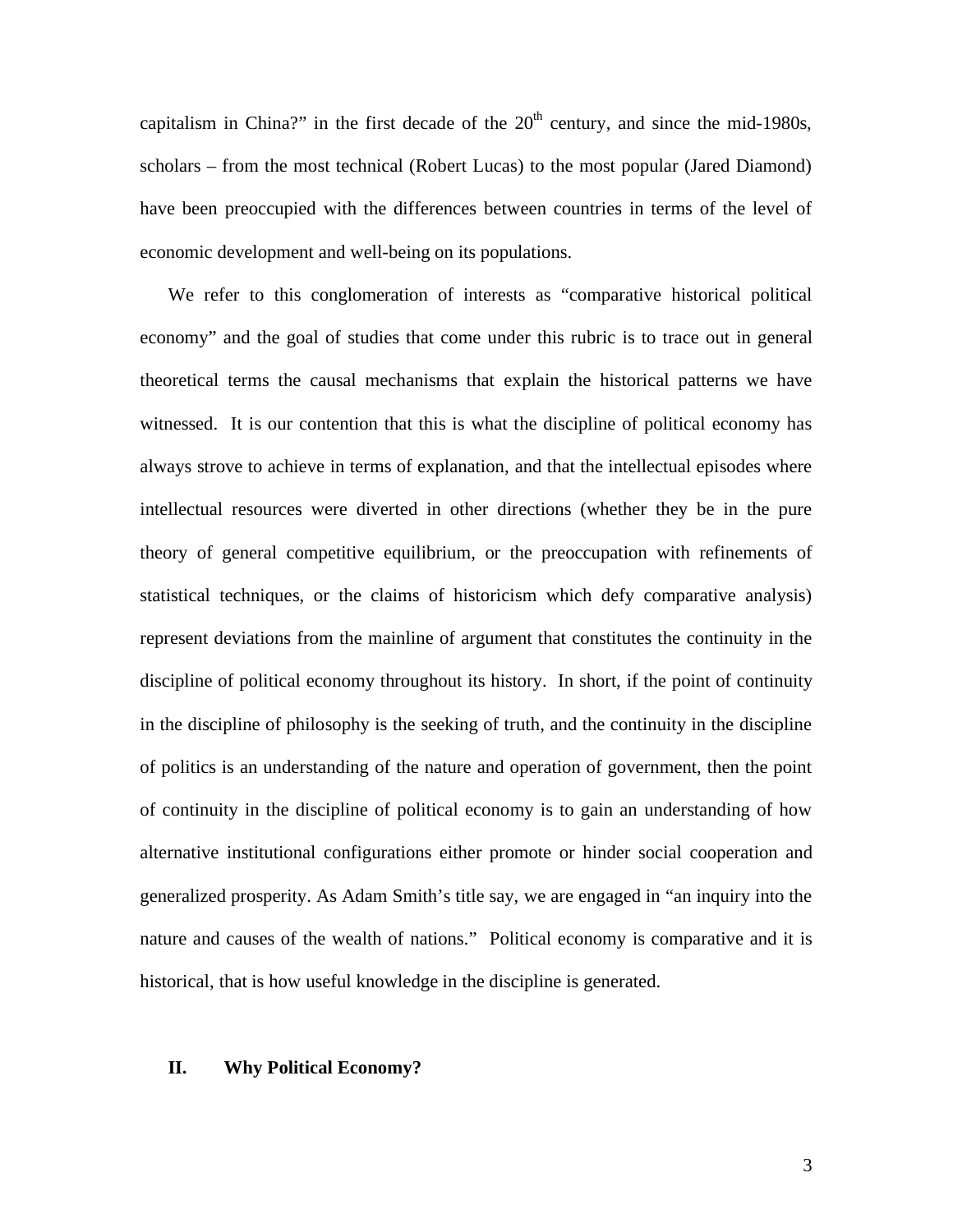Not that long ago the term political economy was interpreted to mean that you were a heterodox economist of the Marxist variety. In the 1960s and 1970s the Union for Radical Political Economics (URPE) was established.<sup>1</sup> URPE was founded with the idea of opposing all forms of exploitation (sex, race, class, etc.) and it established a journal, *Review of Radical Political Economics*, and organized conferences and other associated activities associated with advancing the mission of the organization.

 During the same time that URPE was agitating for social change, an intellectual counter-revolution was also taking place in the discipline of economics. Back at the turn of the  $20<sup>th</sup>$  century, the discipline of political economy underwent a transformation to economics. This change in terms was meant to reflect a maturing of the discipline from its humble beginnings as a branch of moral philosophy to its new status as a full-fledged scientific discipline. Critical in this switch was the importation of concepts and techniques used in physics into political economy to restructure the discipline into economics.<sup>2</sup> The purging of the remnants of heritage from moral philosophy would take roughly half a century, and reached its zenith with Paul Samuelson's *Foundations of Economic Analysis* (1947). Warnings that Samuelson's agenda had gone too far in its quest for flawless precision and the establishment of a technical economics that could serve as a tool for social control were voiced by Kenneth Boulding in his review of Samuelson's *Foundations* for the *Journal of Political Economy*. But despite the fact that Boulding was himself at the time a recipient of the J. B. Clark Medal for Outstanding Economist under the age of 40, the promise of scientific precision that Samuelson offered was too much, and the fear of ideologically inspired confusions that supposedly

<sup>&</sup>lt;sup>1</sup> Exact date of founding is the summer of 1968.

<sup>2</sup> For a history of this intellectual evolution see Mirowski, *More Heat than Light*.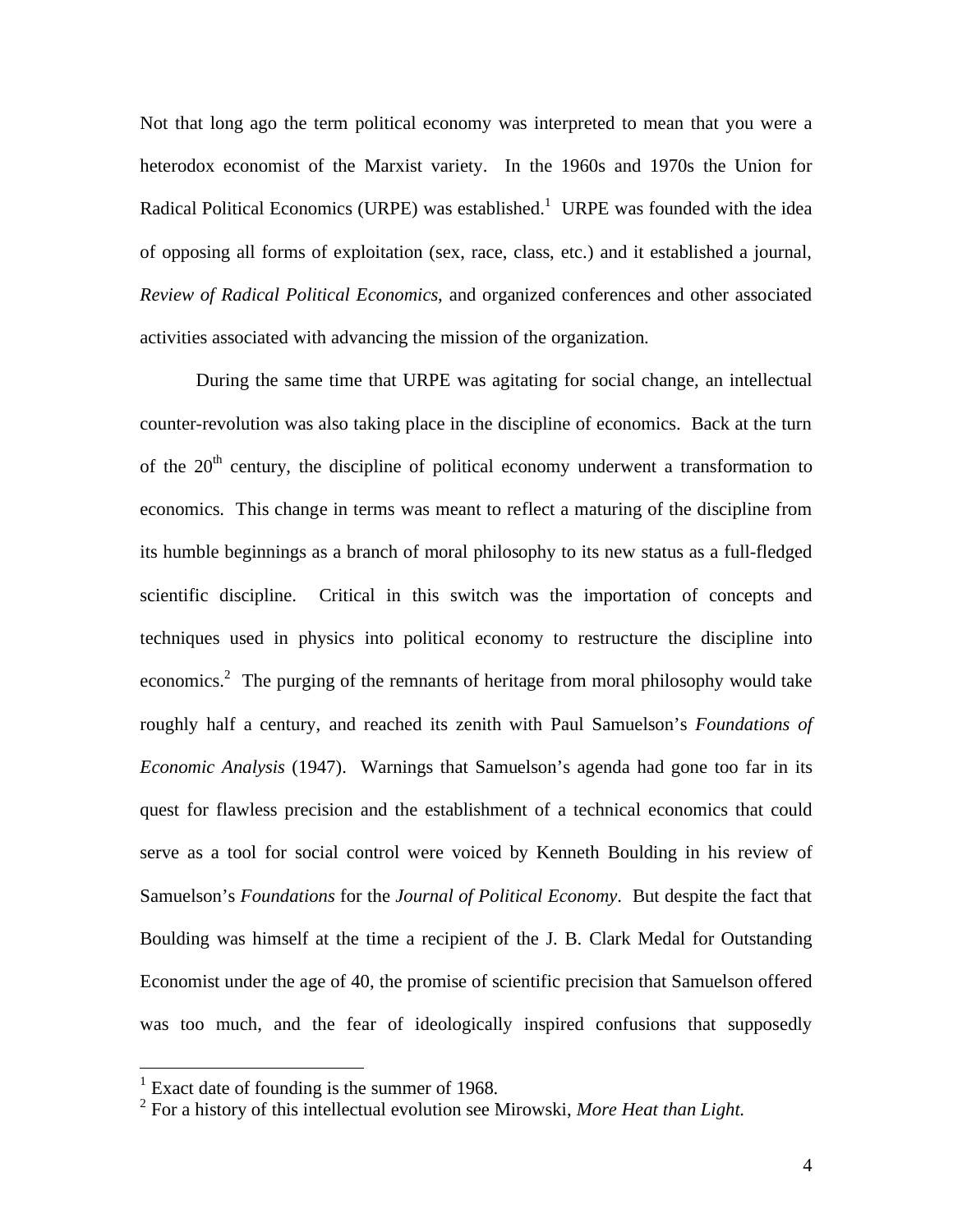characterized the older political economy, meant that such warnings were dismissed. Instead the goal of an institutionally antiseptic theory of economics captured the imagination of the young would be economists *cum* engineers of social control. Abba Lerner, in fact, had titled his book *The Economics of Social Control* (1944).<sup>3</sup> But as Milton Friedman (1947) pointed out in his review, Lerner's approach to the issue focused on the formal analysis of conditions for an optimum while neglecting the institutional problems. It was economics as done inside of an institutional vacuum and as such is unable to provide a realistic appraisal of the administrative problems of Lerner's policy proposals, nor the social and political implications that would be associated with these policies.

 The intellectual counter-revolution to this attempt to purge comparative institutions in the name of formalism began in the 1940s, and if you focus on the work of Mises and Hayek it was actually first launched in the 1920s. But the name political economy was still reserved for the remnants of Marxism in the social sciences until the 1980s, when the counter-revolution in law and economics, property rights economics, public choice economics, new economic history, and the new economics of organization had developed to such an extent that a modern approach to political economy was once again recognized as a viable research program in economics, and the search for

<u>.</u>

 $3$  A curious fact about that book is that it is based on his doctoral dissertation work at the LSE under the direction of F. A. Hayek. The book attempts to resolve the dispute between Hayek and Lange over socialism on the one hand, and Hayek and Keynes on the other, on purely technical grounds. The apparatus of modern marginal economics, Lerner believed, could serve as the basic tool of social control in microeconomics, and fiscal policy could serve as the basic tool of social control in maintaining macroeconomic stability.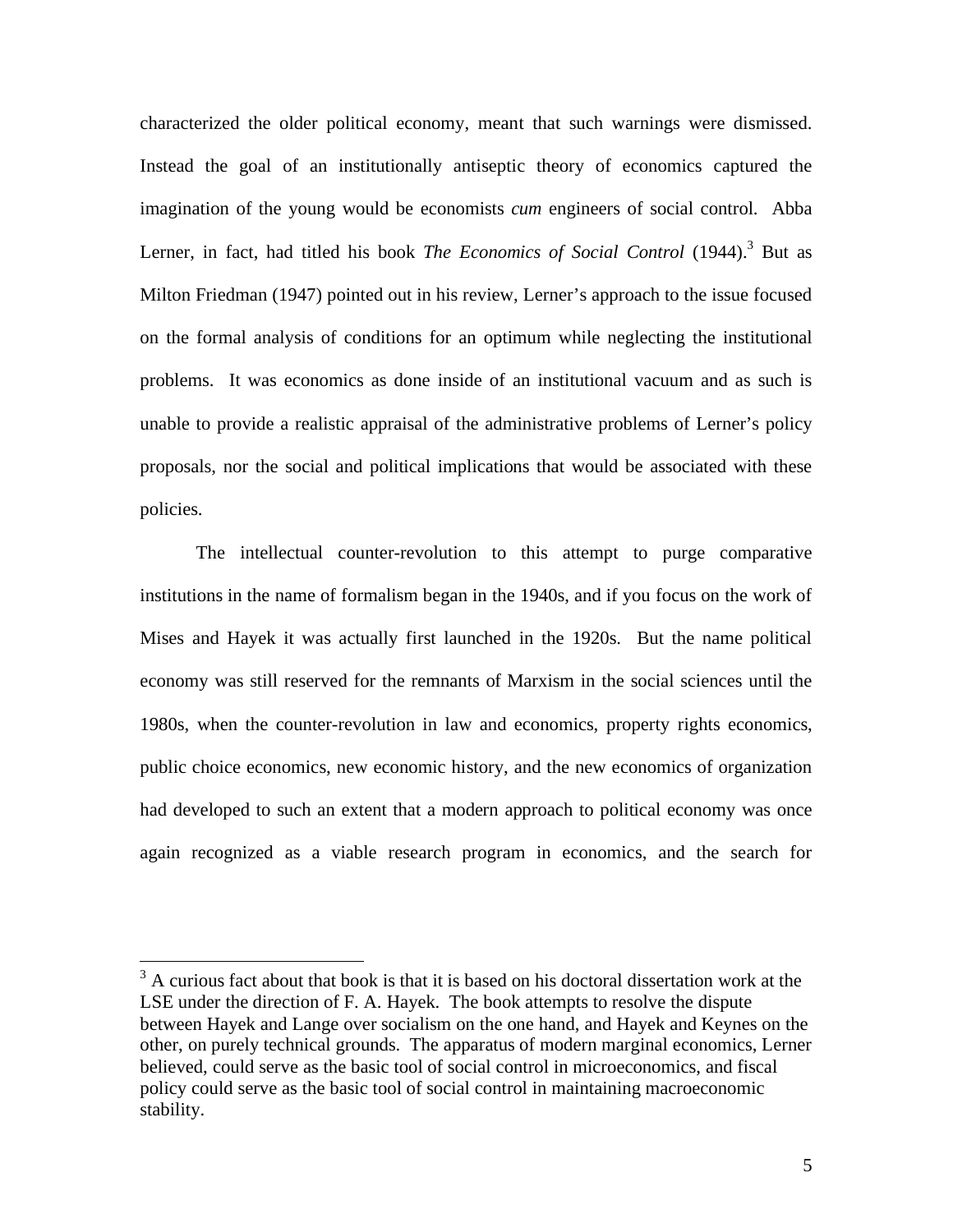underlying causal mechanisms explaining differences in the economic performance of countries was once again located in the realm of comparative institutional arrangements.<sup>4</sup>

 Political economy seeks to embed the economic and financial activities of a social system within a broader context that gives weight to the political and legal environment, and the social and cultural beliefs of any particular historical context. To put it bluntly, economic behavior, economic organizations, and economic policy never exists within a vacuum, but is always practiced within a broader social context. Vernon Smith (2003) refers to this point by use of the term "ecology" and he contrasts "ecological rationality" with "constructivist rationality" in economic and political economy analysis. Ecological rationality respects the context of choice, whereas constructivist rationality attempt to judge choice independent of context. But choice is forever bound to context and cannot be ripped out of that context and yet make sense of it.

 Knowledge within political economy is derived by the play between the analysis of the effectiveness of chosen means to obtaining desired ends, and the philosophical speculation over what ends should be pursued. The ends to be pursued must be instantiated in practice by way of institutional forms, and those institutional forms in turn structure the incentives that human actors face, and control the flow and quality of information that human actors must process in making their choices. The way that

1

<sup>&</sup>lt;sup>4</sup> This collection of research programs often goes under the names public choice, rational choice politics, modern political economy, Virginia School of Political Economy, Chicago School of Political Economy, the theory of collective action, positive political economy, Constitutional political economy, New Institutional Economics, and more recently political economics. There are subtle (and sometimes profound) differences in these different approaches. But for our purposes what matters is that each of these movements sought to incorporate into the basic model of social interaction the politicallegal-social dimension whereas before the dominant intellectual move was to hold these factors as external to the model.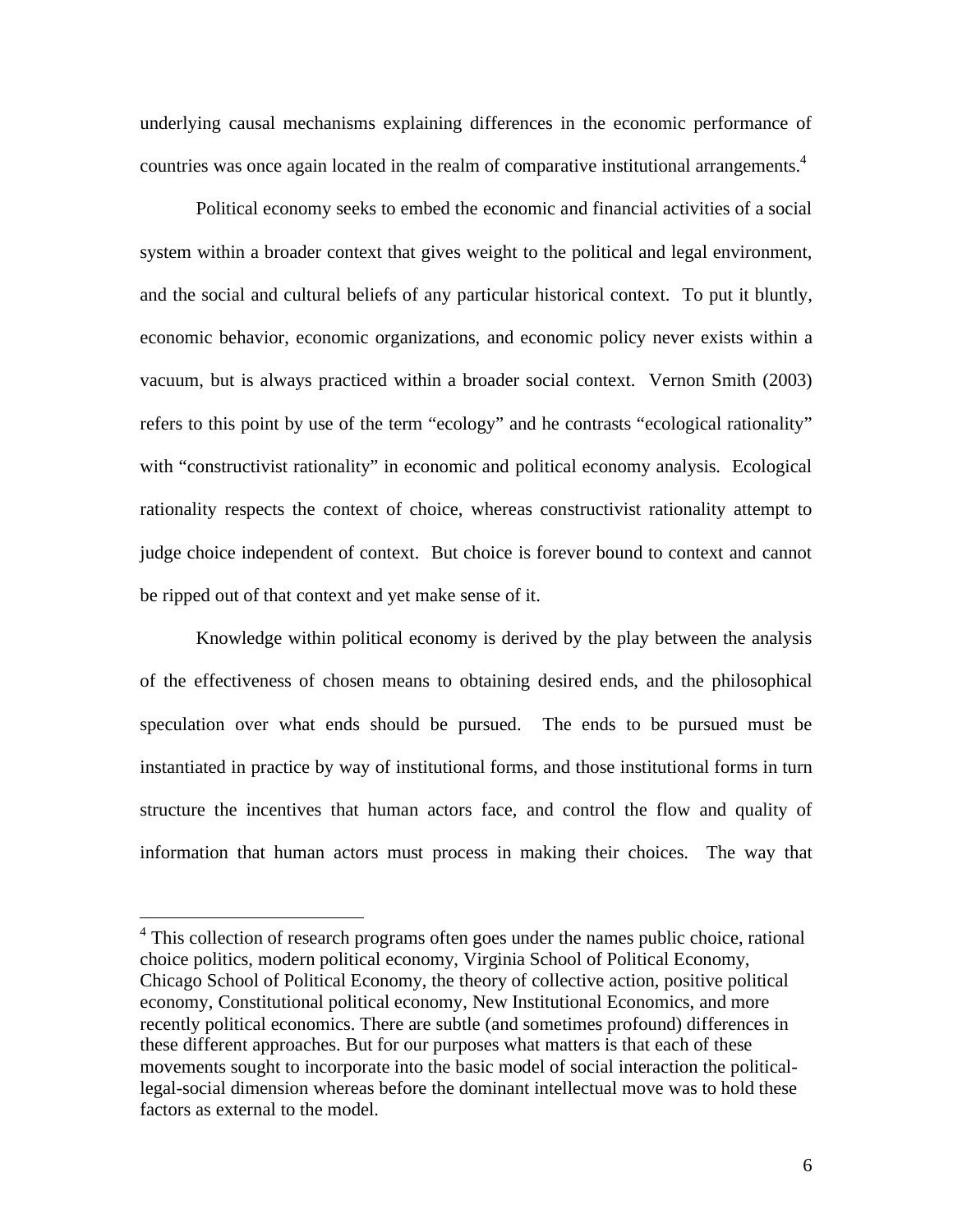human actors pursue their purposes (i.e., the arranging of means to obtain ends) is a function of the incentives they face, and the information they have to work with. As a result, alternative institutional arrangements will steer behavior in alternative directions.

 The play between technical economics and social philosophy produces political economy. James Buchanan utilized the language of pre- and post-constitutional levels of analysis to communicate this basic point. The pre-constitutional level focused on the choice of the rules of the game that could be argued to produce a "good game". The post-constitutional level would then focus on given the rules agreed upon in the preconstitutional level, what strategies would human actors pursue to fulfill their plans. If the rules of the game were desirable at a philosophical level, but resulted in strategies which undermined social progress (or social order), then perhaps our philosophic speculation was wrong-headed. The answer of what would be good rules cannot be answered without a hard-headed analysis of the strategies that would be unleashed as the players play the game so defined by those rules. We must ask what are the practical problems associated with playing the game in the fashioned defined both those rules, and what opportunities will exist in the rule regime for abuse by the participants. Inefficiency and opportunism are to the two counter-weights to unconstrained dreams of changes in the rule regime.

 The institutional infrastructure of any society is thus defined as the rules of the game, and their enforcement. The rules of the game constitute both the formal rules as well as the informal rules that guide player behavior. Enforcement consists of both informal and formal mechanisms that discipline deviate behavior. Unless these mechanisms are in place, opportunism will overrun the system. As a statement of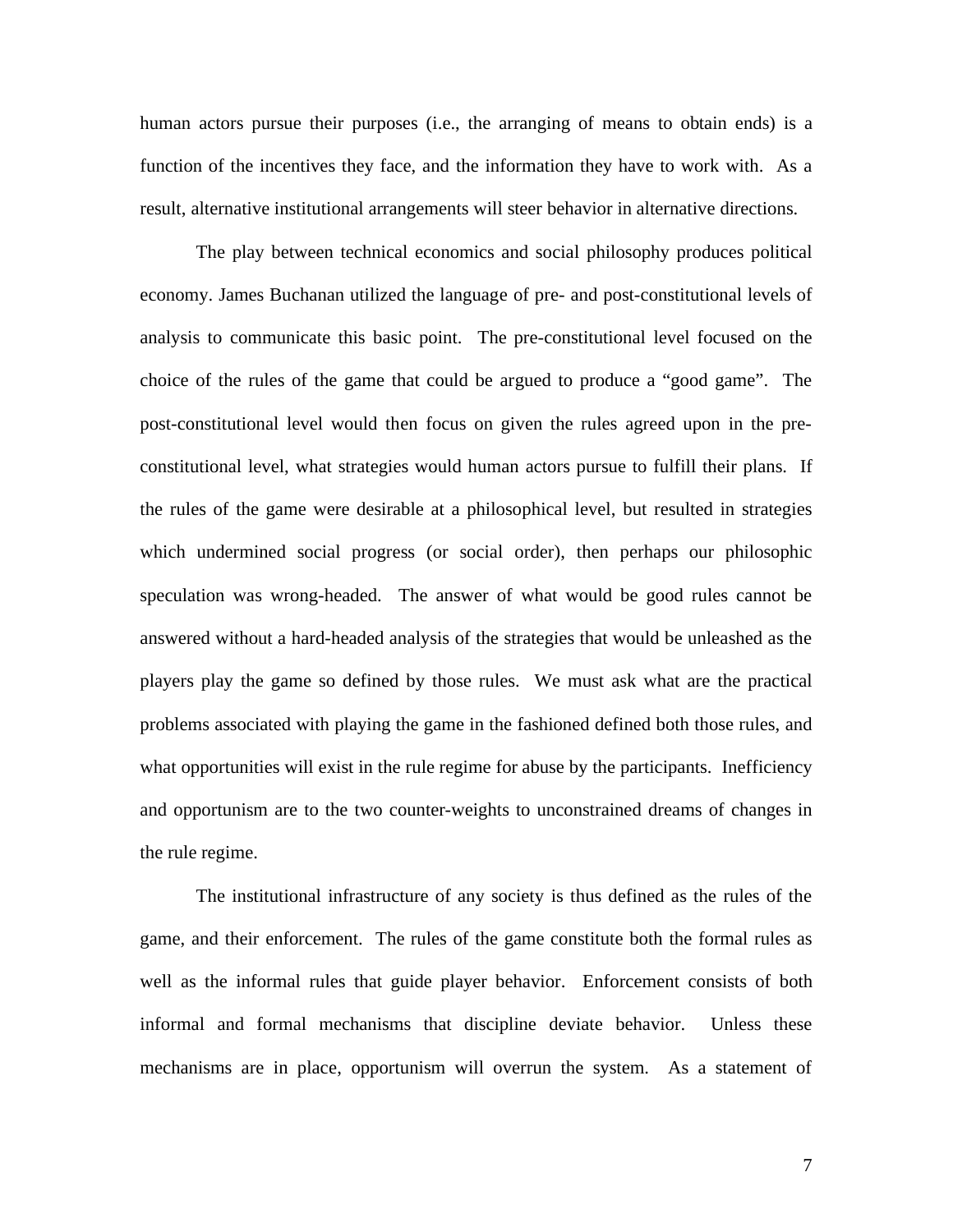positive analysis, it is important to emphasize the informal mechanism --- including internal norms and external social pressures --- because unless the formal mechanism merely reinforce existing informal mechanisms, the costs of enforcement will be prohibitive.

 Knowledge is assured in political economy through a careful dichotomization between positive and normative levels of analysis. Political economy so conceived becomes a tool of interpretation and a tool of social criticism, but never a tool of policy advocacy. Policy advocacy must entail the additional incorporation of moral theorizing, and thus entails that the individual doing the advocating explicitly stating their moral stance and being willing to defend it against alternatives. But social criticism can be immanent rather than transcendent and this in fact is one of the best uses to which economics and political economy can be utilized. The science of economics and the art of political economy provide us with negative knowledge to the effect that we can put parameters of people's utopias. But the most important role that economics and political economy plays is to provide an interpretative framework for the student of society. The critical insights of these disciplines are: (1) individuals act purposively in striving to achieve their goals; (2) incentives matter; (3) informational feedback is necessary; and (3) social order is made up of interconnected webs of relationships that emerge out of the actions of individuals though not necessarily from their direct design.

#### **III. Why Historical?**

The purpose of theory is to do history. The story of humanity comes to us through historical narratives, but that story must be constructed by us and with particularly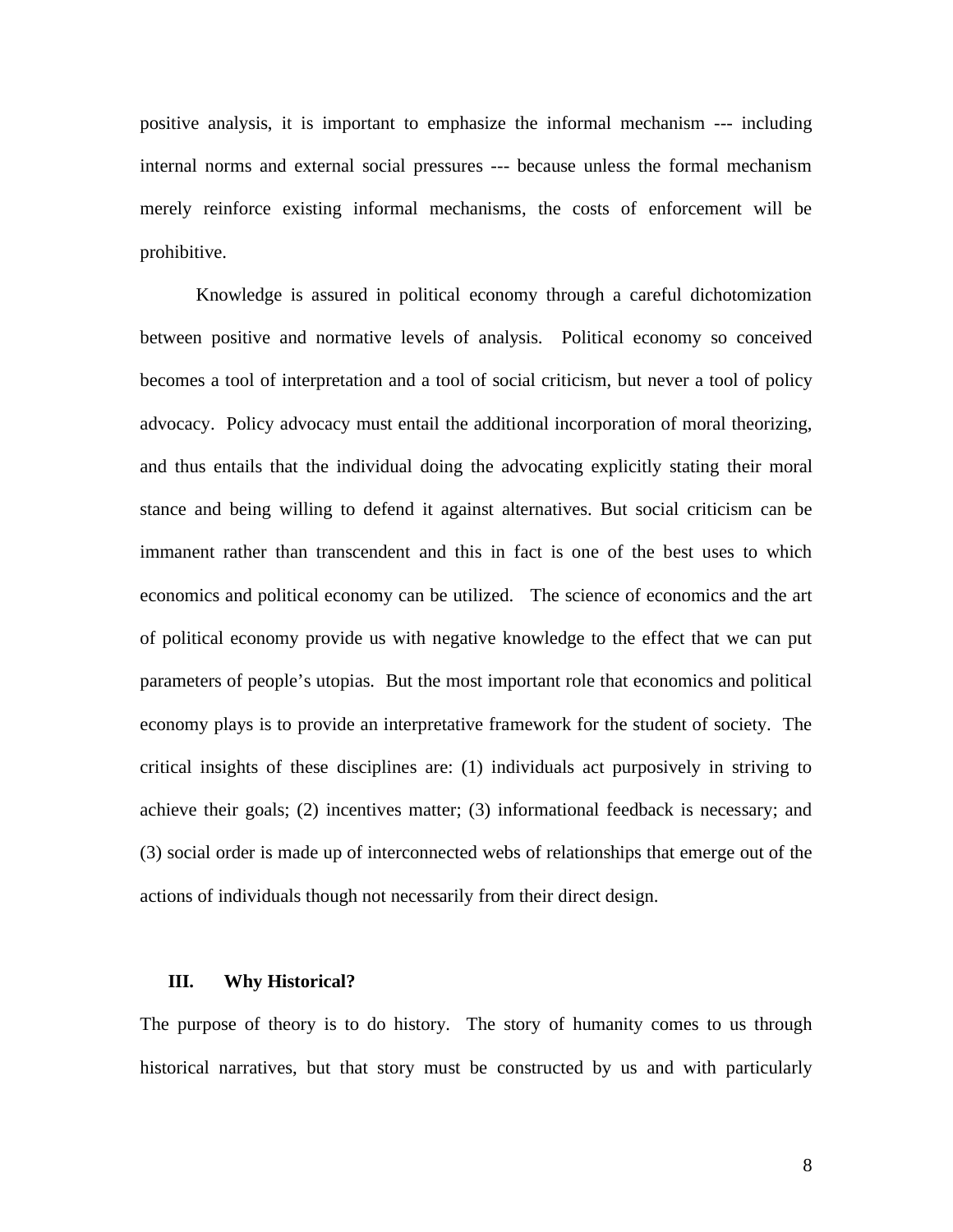purposes in mind. The empirical record does not just appear to us in raw form. As the German poet Goethe put it long ago, everything in the realm of fact is already theory. As human beings we think in language, we communicate in language, and language already is embedded within theory. For economists trained in the statistical approach to positivist economics, this view cannot possibly be true. Facts have to be objective, in this rendering, and thus able to provide the needed adjudication between competing theories (or hypotheses).

 This position misses several critical points. First, statistics are collected as brute facts and in a raw form. They are compiled by way of collection devices, and those collection devices are embedded in theory. Keynesian questions, for example, lead to Keynesian data, and ultimately lead to Keynesian answers. The entire apparatus of statistical economics in the post-WWII period was guided by Keynesian theory. Second, the naïve positivist position on hypothesis testing is overturned even in the natural sciences by the Duhem-Quinne thesis that tests are never unambiguous. When contrary evidence is presented, are we rejecting the focal hypothesis, or the network of subsidiary hypotheses that produced that focal argument that is being examined against the data. In the end, the main point we are making is just that empirical social science is not a routine matter, and the epistemological issues associated with theory and history are not as clear cut as the mid- $20<sup>th</sup>$  century philosophers of economics (Hutchison to Blaug) had suggested, and practicing economists (e.g., Friedman and Stigler) believed they were doing. Instead, even the most formalistic and positivistic of economics were engaged in acts of interpretative understanding, narrative storytelling, and rhetorical persuasion. (see McCloskey 1985)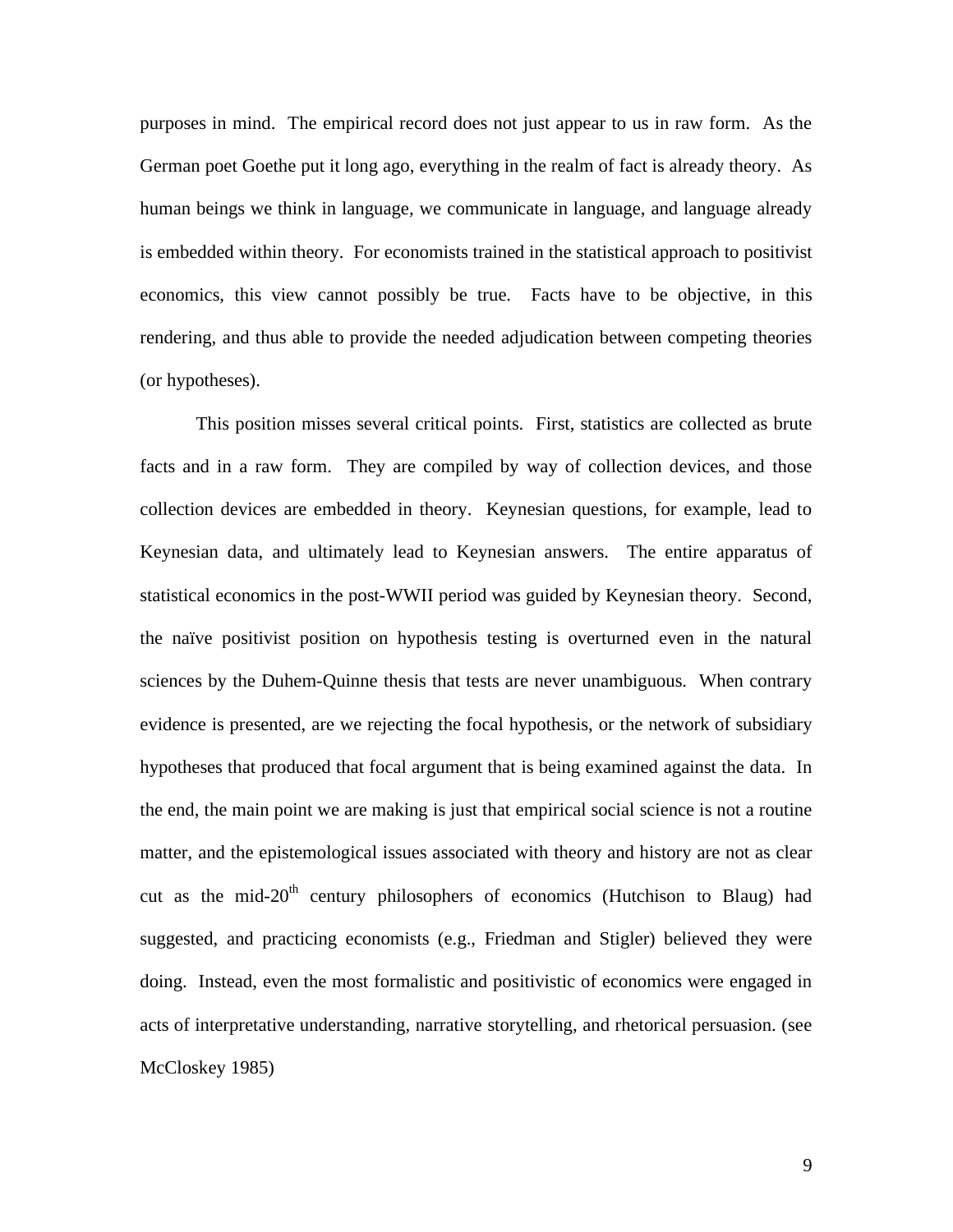The purpose of theory is to provide scholars with a set of analytical everylasses that we use to read the empirical world and to construct compelling narratives. The narrative form of empirical work has made a comeback in political economy with the work of Robert Bates, Avner Greif and Barry Weingast in what has been termed the "analytic narrative" approach to political economy. (Bates, et. al., 1998) The development of the analytic framework helps organize the narratives we construct, and select between competing narratives we could choose to construct. The narrative, on the other hand, helps fill out institutional details required to appropriately contextualize political economy practice, and also aid the analytic "process tracing" that constitutes a completed story (rather than an incomplete one) in political economy.

 Economics, Ludwig von Mises (1949, 92) argued, "is not about things and tangible material objects; it is about men, their meanings and actions. Goods, commodities, and wealth and all the other notions of conduct are not elements of nature; they are the elements of human meaning and conduct. He who wants to deal with them must not look at the external word; he must search for them in the meaning of acting men." Only narrative forms of empirical evidence can help us gain access to the underlying meaning structures that are in operation in any given historical context. But our understanding of historical outcomes can only be attained by filtering specific historical events through the lens of general, transhistorical, conceptualizations in political economy.

#### **IV. Why Comparative?**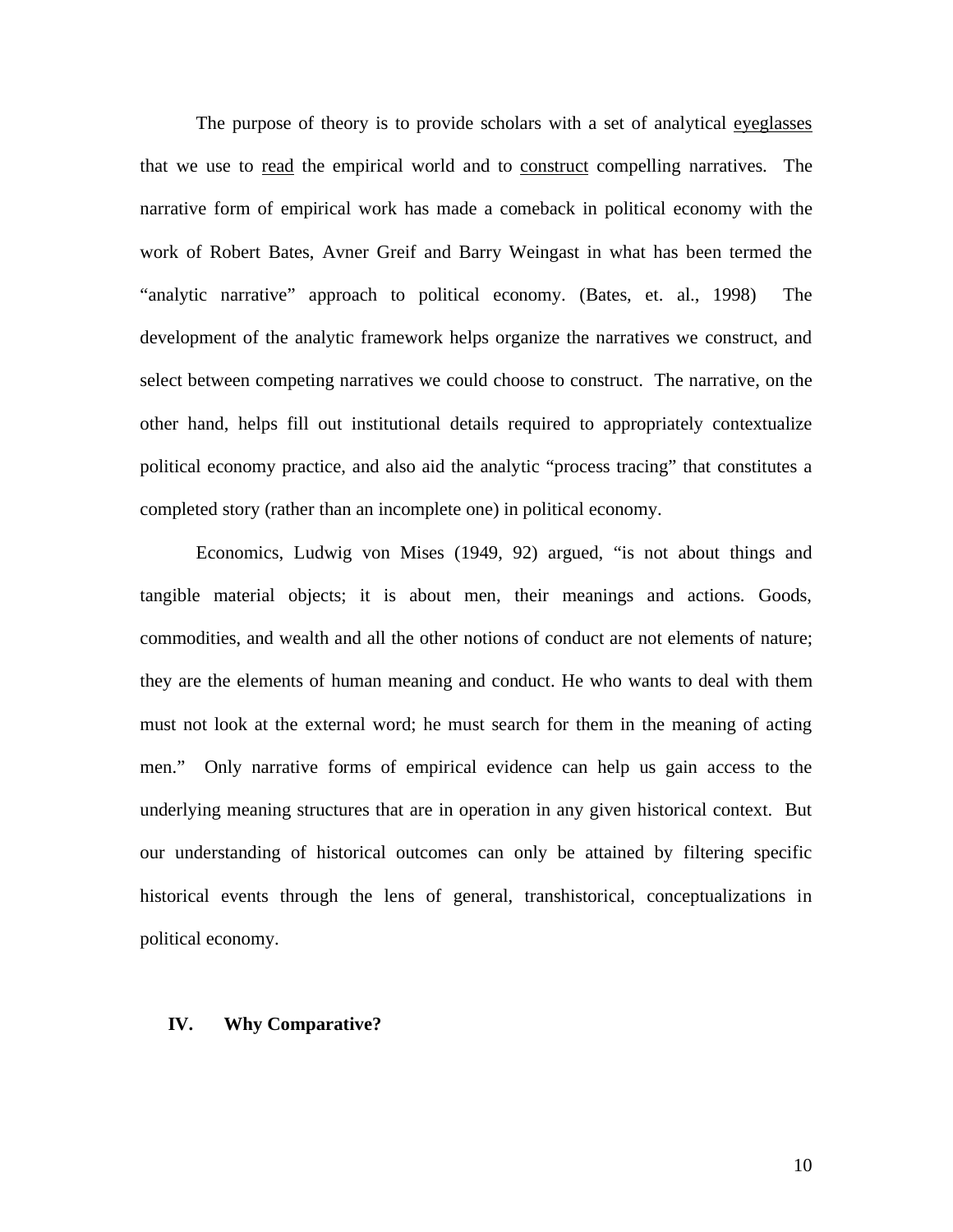Whenever we discuss empirical phenomena in the social sciences in general, and political economy in particular, we begin with the question "as compared to what." Whether we are discussing the standard of living of the working-class during the Industrial Revolution, or the plight of the underdevelopment due to globalization today we must address the issue of comparison. We are compelled to make a positive assessment on comparative terms. The living conditions of the working class in the UK during the Industrial Revolution were of course miserable compared to the working class in post-WWII, but how about compared to a generation or two before the timing of the Industrial Revolution?

In his edited book, *Capitalism and the Historians* (1952), Hayek addresses theses topic and contrasts the comparative historical political economy approach with that of the politicized approach of Barbara Wooten --- who at the time was teaching the general economic history course to students at University College London. Wooten emphasized the working conditions in factories and the indignity of urban dwelling that characterized the Industrial Revolution. What she did not explore was the problems of poverty, disease, and onerous labor that characterized rural life prior to the Industrial Revolution that produced a miserable and short life for its inhabitants. One simple measure of the change in life due to the Industrial Revolution, is that in the prior period it was a common practice to name the male children after the father over and over because only 1 in 10 would survive to adulthood and be able to carry the name forward for a new generation. This practice ceased after the Industrial Revolution because of enhanced life expectancy due to increased material conditions.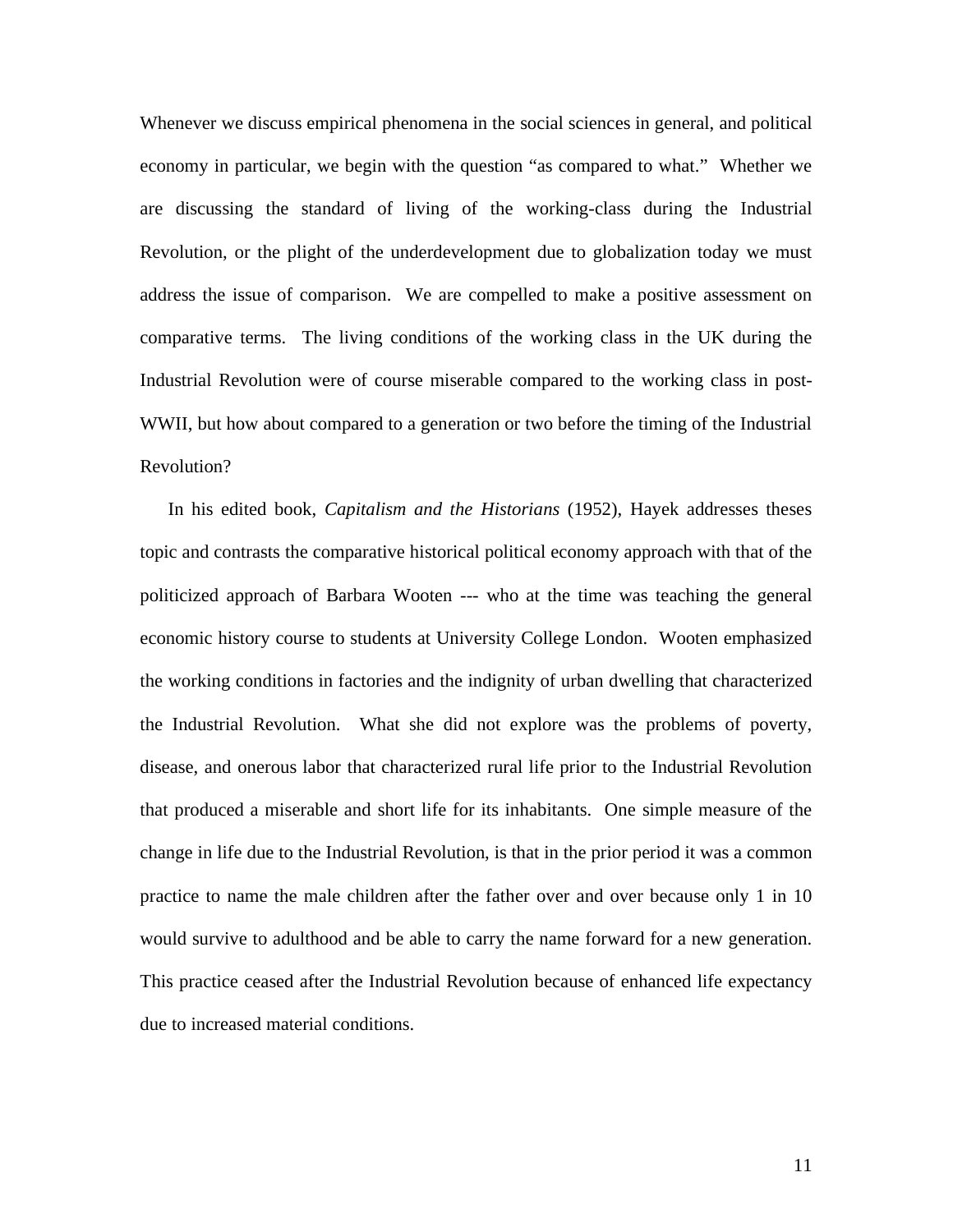The positive analysis of the empirical record today demands no less a comparative approach. Are workers in less developed countries made better off or worse off by exposure to world markets and globalization? Can less developed countries afford the level of regulation and the establishment of an extensive social safety net that is similar to that of the advanced economies in the Europe and the US?

These questions are not answered exclusively through cross sectional analysis nor time series analysis. Instead, we argue that the more effective way to approach these questions is to engage in comparative case studies (with all the problems associated with them). We need to examine the details of institutional contexts, and to see how these contexts influence the choices of individuals by structuring incentives and impacting the flow and quality of information that actors can use in making their choices.<sup>5</sup>

Knowledge in the social sciences is advanced through the intellectual exercise of "sliding" between alternative institutional environments and examining the impact on human actions and the mechanisms of social order, and using the theoretical framework to shift through the historical record and to construct compelling narratives. These detailed narratives illustrate the causal mechanisms articulated in the comparative institutional analysis.

The recent work by Djankov, et. al. (2005) on the New Comparative Economics focuses on how alternative environments cope with the threat of predation, whereas Acemoglu and Johnson (2005) use the basic building blocks of economic motivations and political conflicts to examine the impact on social order of alternative political-economic

 $\overline{a}$ 

<sup>&</sup>lt;sup>5</sup> See the discussion of "comparative historical sociology" and the debate over methods of analysis and the role of historical scholarship by Edgar Kiser and Michael Hechter (1991 and 1998).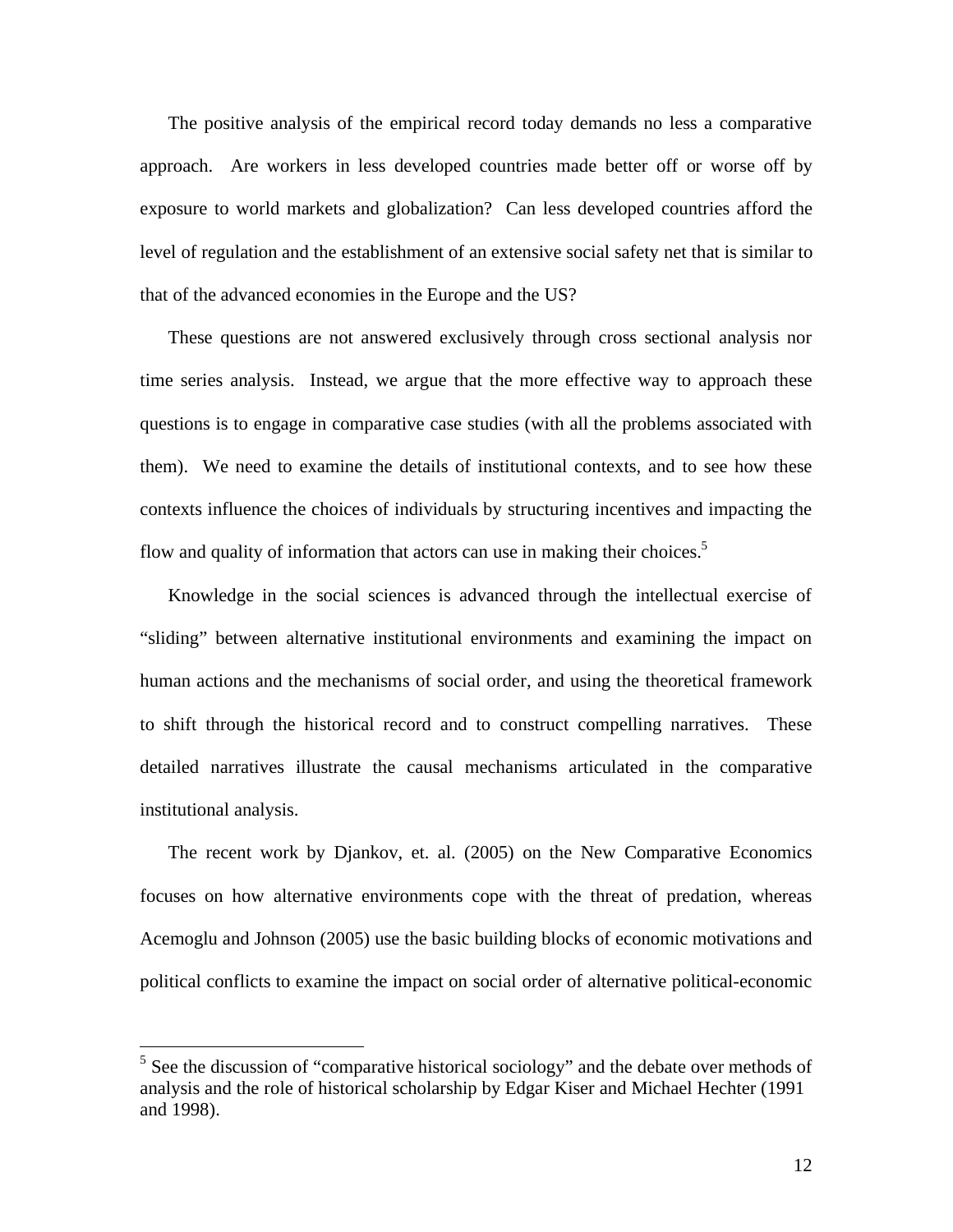regimes. Besely (2006) engages in a slightly different, but no less comparative intellectual exercise when he examines how alternative selection mechanisms for political actors can steer us between the naïvely optimistic perspective of the benevolent social planner familiar in the social welfare functions, and the overly pessimistic view of rentseeking political entrepreneurs in standard public choice analysis. It is all about institutions that will wisely select those least corruptible by power to take political position, and yet also establish an environment within politics that will constrain them from becoming corrupt. This is formidable project of institutional design, but again it is one that has roots in Hume and Smith and the US founding fathers such as James Madison. Least we forget, it was Thomas Jefferson who warned that without men of virtue and talent good government would not be possible, and even with such men unconstrained government can corrupt.

We have actually argued that comparative political economy must be focused on *robust* political institutions that effectively cope with our ignorance, and guard against our opportunism, and yet cultivate an economic environment that allows individuals to pursue their plans freely, to bet on their entrepreneurial ideas, and to find the financing to bring those economic ideas to life in the marketplace. (Boettke, et. al., 2005) You can imagine environments that would attempt to ward off predation, but do so in a way that would also curtail innovation, and you can imagine a world that attempts to encourage innovation, but predation by private and public actors will serve to steer all innovation in the direction of seeking ways to out predate the next guy. Upon examination through the lens of economics and political economy we would conclude that life in either regime will not exhibit material progress nor the expansion of freedom. In fact, we may very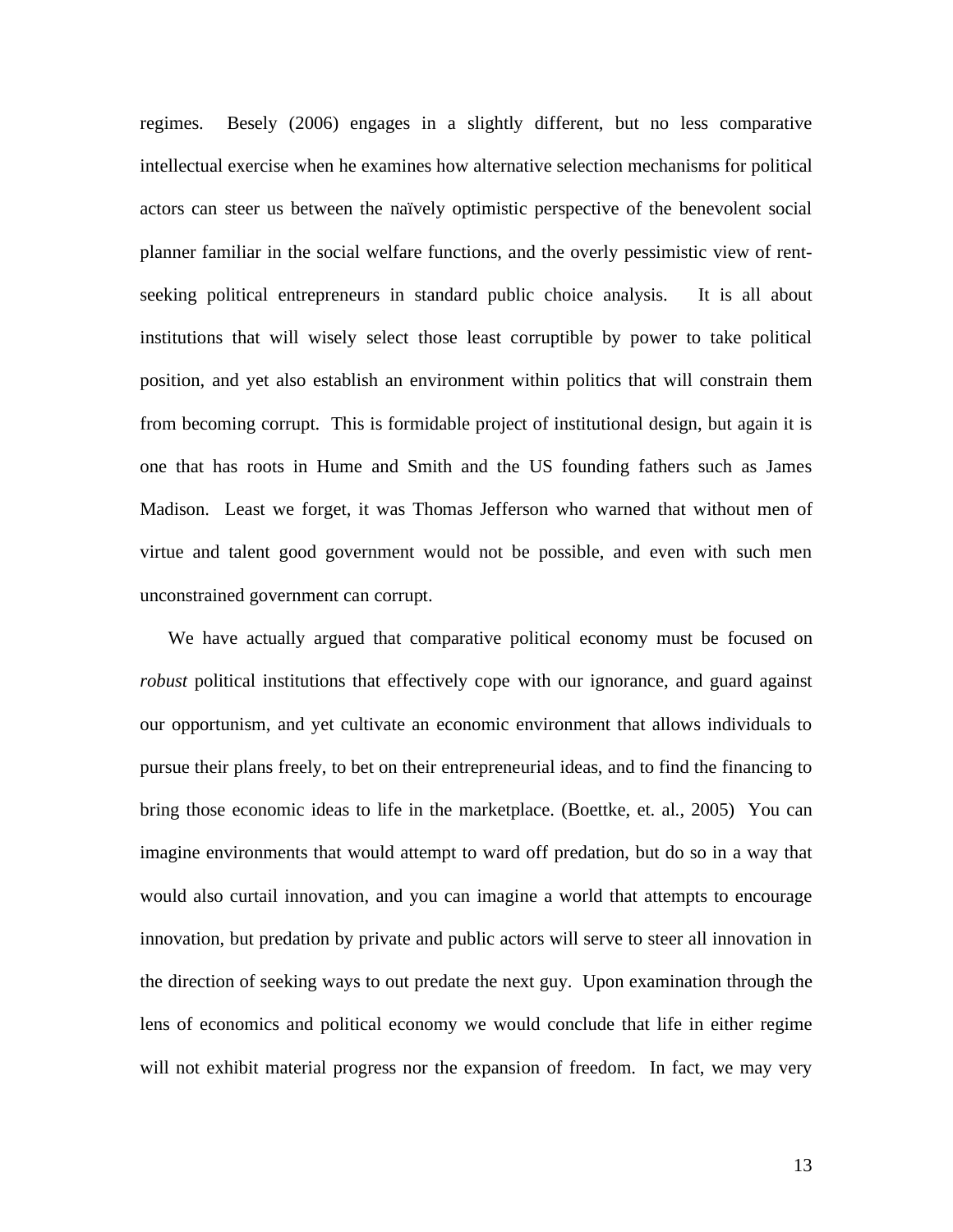well conclude that in both worlds life would be nasty brutish and short. The critical point for this stage of the development of our paper is that we think about these issues in comparative terms, not in isolated terms. The economic way of thinking -- whether we are looking at the choices of the individual on the margin, or the entrepreneur considering alternative projects, or the plant manager weighting options in production technology, or the constitutional political economists examining the rules of the game --- begins with, and must begin with if they hope to be grounded in the practical matter of effective action, the question "as compared to what".

# **V. Back to the Beginning, or How Much Progress is There in Economics and Political Economy?**

The comparative historical political economy research program that we have just outlined is not new. We are not making a claim to originality. Our argument is instead that this is the way that economics and political economy has always been practiced. Ronald Coase's examination of the private provision of lighthouses, Harold Demsetz's discussion of the evolution of property rights in beaver trading among the pacific northwest coast Indians, as well as Steve Pejovich's analysis of workers' selfmanagement in Yugoslavia, and Ludwig von Mises's critical analysis of theoretical visions of alternative forms of socialism, all provide examples of the comparative historical political economy genre of research. And so does Adam Smith's discussion of mercantilism and other systems of political economy in *The Wealth of Nations*.

 This method of imaginary constructions, and in particular, the method of constrast, is the way that many political economists through the history of the discipline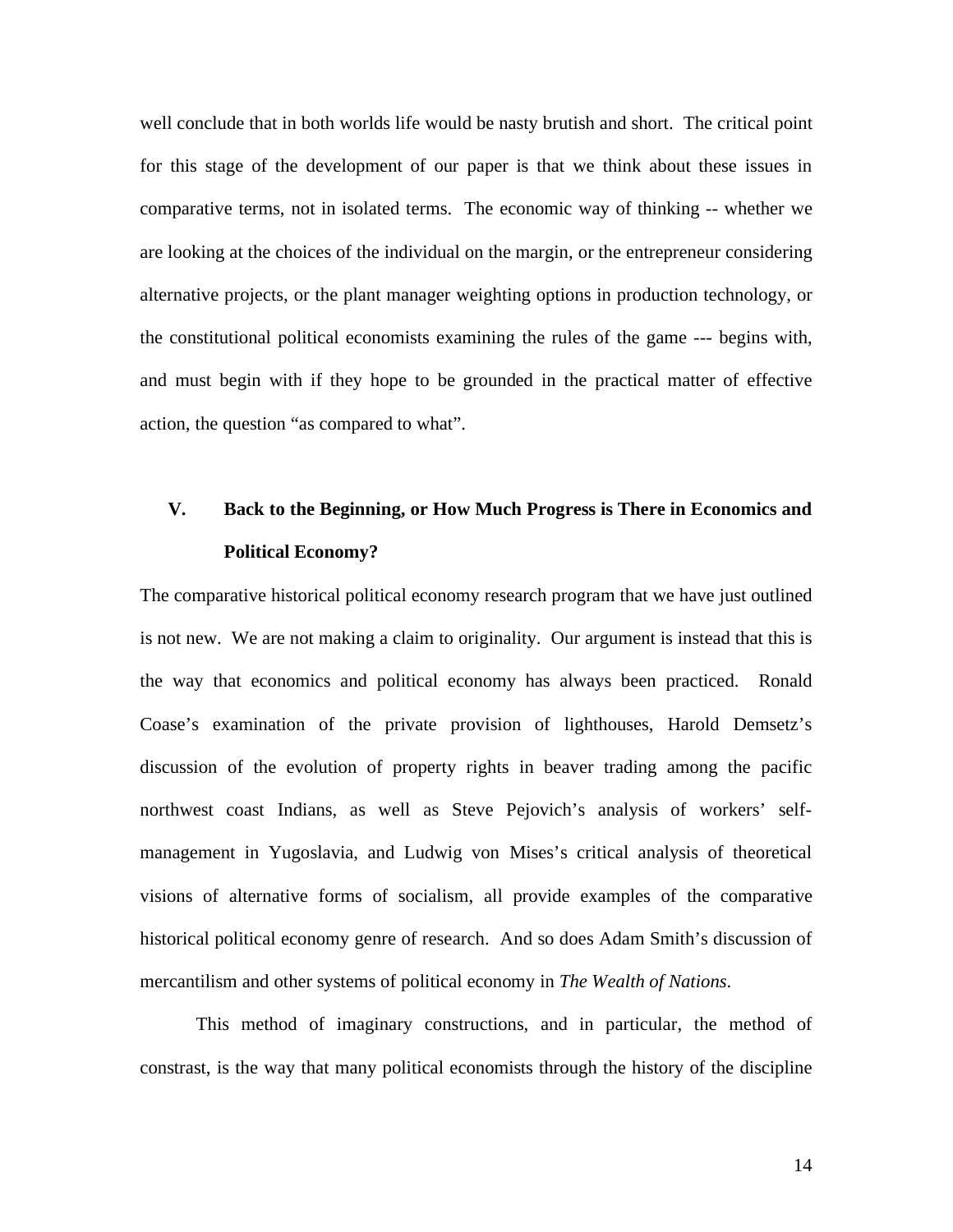have worked on a theoretical and empirical level. As we argued earlier, there was a period (between 1930 and 1980) when economics was conceived as an almost purely technical discipline that did not need to address questions of an institutional nature. But such an economics analysis as if life was in a vacuum always had its distracters as demonstrated in Milton Friedman's review of Lerner's *The Economics of Control*. The question of public administration was never one of pure technical efficiency no matter how forcefully the technocratic would-be social engineers insisted that they had transformed political economy into the science of economics and forged the tools for social control.

The story of the fate of  $20<sup>th</sup>$  century economics is one of a perilous progress, to use the phrase of Michael Bernstein's.  $(2001)^6$  If we are indeed beginning the  $21<sup>st</sup>$ century with the same broad research program that we ended the  $20<sup>th</sup>$  century with, then what progress was actually made in economics as a science in the intervening century of intellectual effort. It certainly wasn't for lack of funds or talented attracted to the field. The  $20<sup>th</sup>$  century was in many ways the century of economists, and yet despite the funds and despite the influx of talented young scholars into the field, progress on the fundamental questions of the reasons for the wealth and poverty of nations is not that much further than what Hume or Smith told us about in the  $18<sup>th</sup>$  century.

Whereas in the classical period we communicated the basic message of political economy in natural language (whether it be in English or French or German), today we talk in terms of mathematical models, tests of statistical significance, or computer

 $\overline{a}$ 

<sup>&</sup>lt;sup>6</sup> The use of the phrase should not indicate an endorsement of Bernstein's exact narrative on economics, though we do agree with critical aspects of his argument about professionalization and public policy ascendency.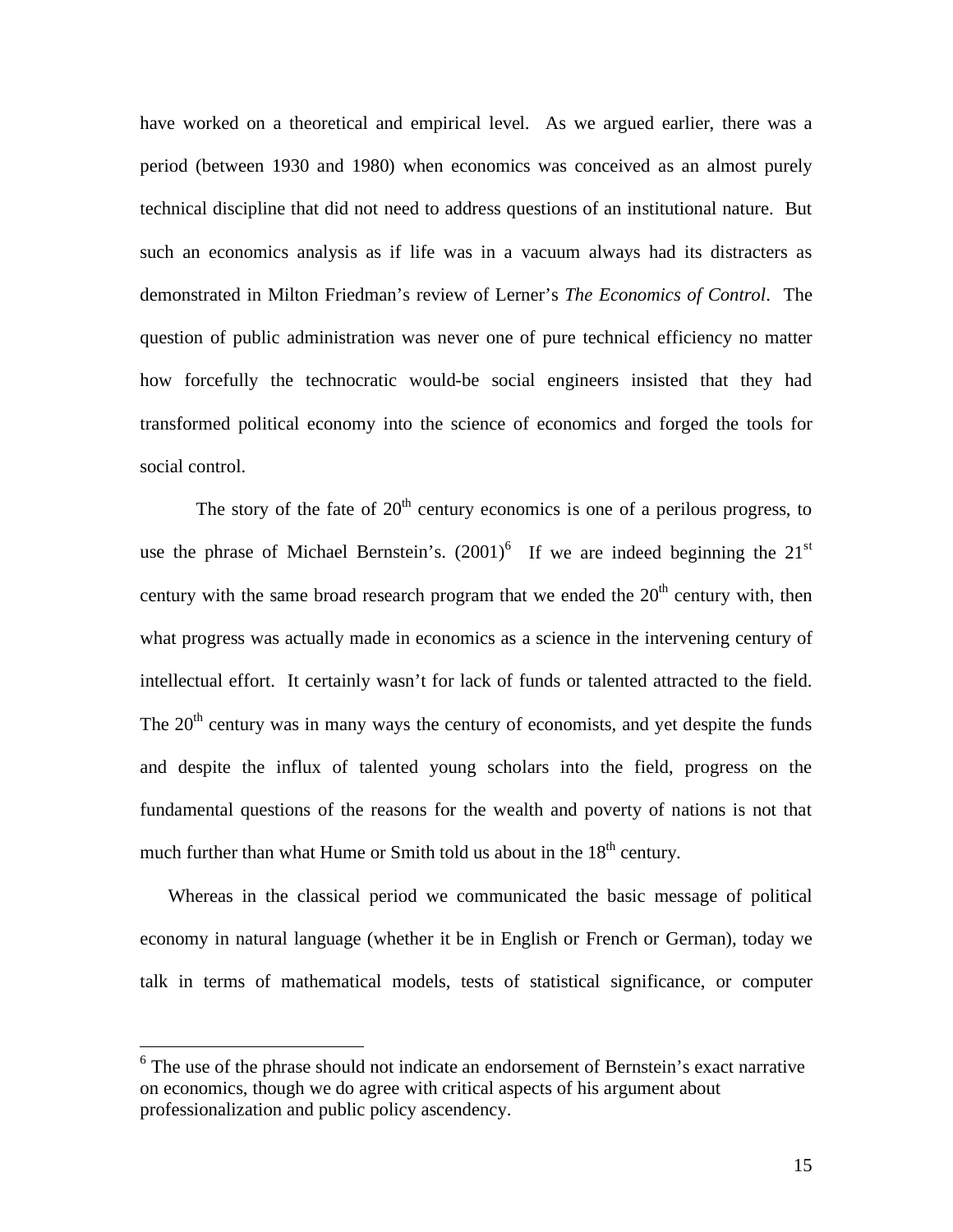simulations. But at the end of the day, when you push for the underlying causal mechanism it still has to be communicated in some natural language form to its audience to meet the economic intuition test.

The Whig theory of the history of ideas suggests that progress in knowledge is linear and upward sloping. Bad ideas are weeded out in debate, and only the best ideas move forward. It is an upward and onward march from falsehood to truth. In the sciences this theory of knowledge progression leads to a disregard for historical contributions except as of holding antiquarian and honorific interests. The idea that older thinkers could be mined for useful insights is ludicrous. If the ideas were any good, then they are already incorporated into our analysis. If the ideas were bad, they were discarded. The only consequence of studying past writers in the subject would be to find out the errors of these thinkers. It may make for interesting reading to the historically minded, but it certainly does not demand the attention of the scientific mind. The wrong ideas of long dead writers is not a source of scientific enlightenment.

But what if, instead, there are misallocations of intellectual resources in scientific and scholarly endeavors due to fads and fashions. In that case, ideas that could have been fruitful for the furtherance of knowledge may have been discarded, and ideas that should have been rejected were pursued until dead-ends were encountered. Kenneth Boulding (1971) refers to the attempt to reach in the past to glean insights as the "extended present". All that was valuable in Smith wasn't incorporated by previous developments in economics. Smith still speaks to us today, he is part of our "extended present". We contend such is indeed the case in the field of comparative historical political economy. Obviously the world has changed, we have just lived through a century in which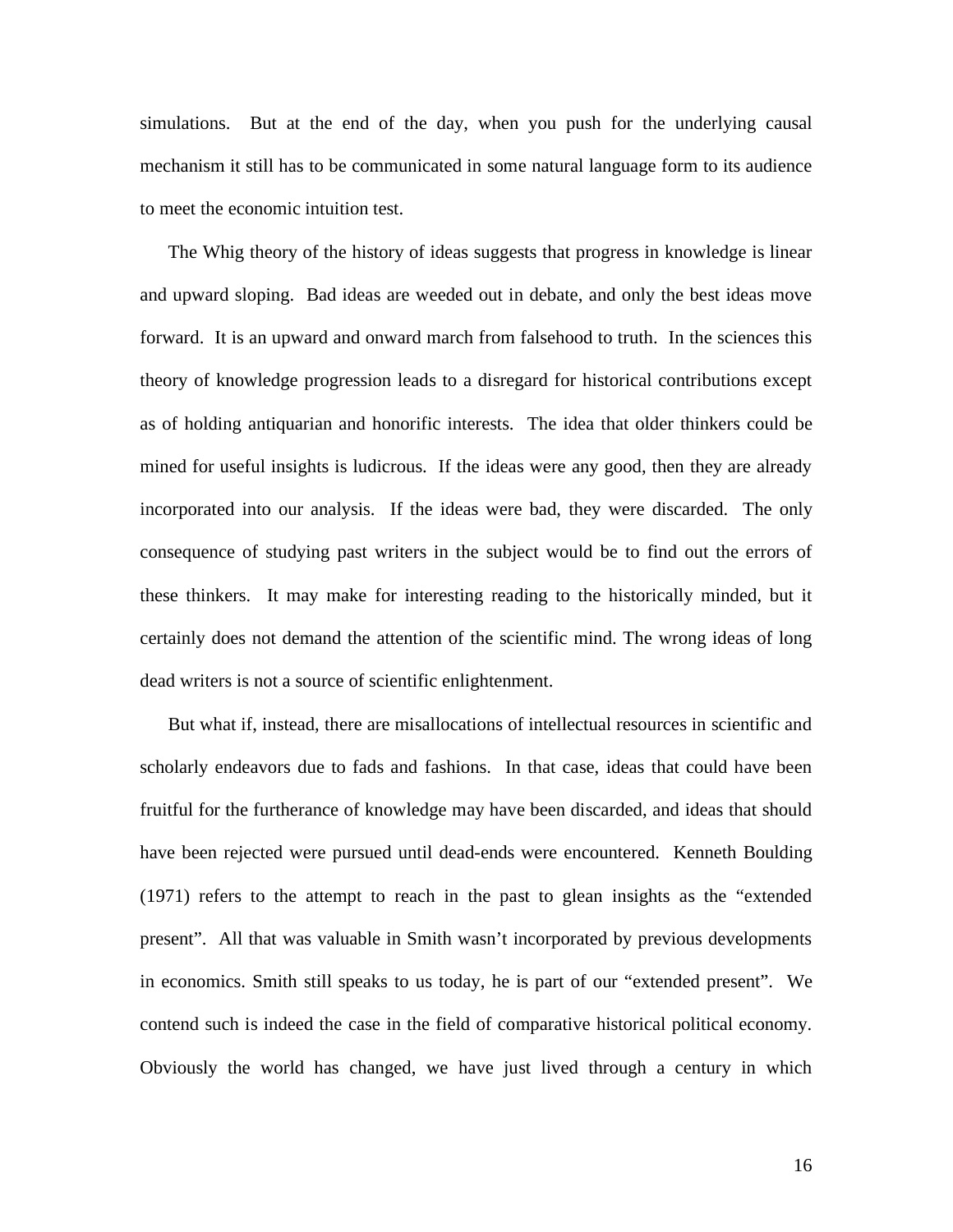communism and fascism were tried and failed, in which corporatism was instituted in economies of the West as well as the South, and in which the continent of Africa has lingered in poverty and squalor despite massive financial and policy efforts.

The contra-whig theory of knowledge in economics and political economy admits that knowledge that was once had, can be lost, and that contributions that were once honored can now be considered to have been an embarrassment of the community. Knowledge does not progress in a linear and upward sloping manner, there are twists and turns, starts and stalls, and progress and regression. There are diversions (great and small) which prevent us from drawing a clean picture of an upward and onward march from falsehood to truth in political economy.<sup>7</sup>

<sup>&</sup>lt;sup>7</sup> To personalize this example, F. A. Hayek used to joke with students in the 1970s interested in his work that he was the only scholar in the  $20<sup>th</sup>$  century to go senile and come back again. What he meant by that was that in the 1930s Hayek could legitimately claim to be the main contender to Keynes for the direction of research in economics, but by the 1940s he was completely discredited as an economist. From 1950 to mid 1970s, he existed in this state of ill repute until the awarding of the Nobel Prize in 1974. There was in the wake of his award a flurry of interest in his ideas in not just in social philosophy, but also economics. Since the collapse of communism in the late 1980s, Hayek's insights into the market economy and political economy has gained respect, if not always acceptance. Perhaps more than any other Nobel Prize winner, Hayek is credited by other Nobel Prize winners with being a positive inspiration of their work (e.g., Buchanan (1986), Coase (1991), North (1993), Smith (2002), and Phelps (2006)). And it could be reasonably argued that as a negative inspiration you could include Stiglitz (2001). Not even Samuelson and Friedman have had as big an impact. However, it is critical to point out that while Hayek has inspired questions, the particular framework and methods that Hayek deployed have not be widely accepted. (see Caldwell 2004) To us these raises an important question about the intimate relationship between insights and the framework of analysis and methods of inquiry. If so many missed a critical point while Hayek came to it through a different analytical framework and method of analysis, then shouldn't it be the case that the framework and method should be explored as well for their usefulness in generating interesting ideas?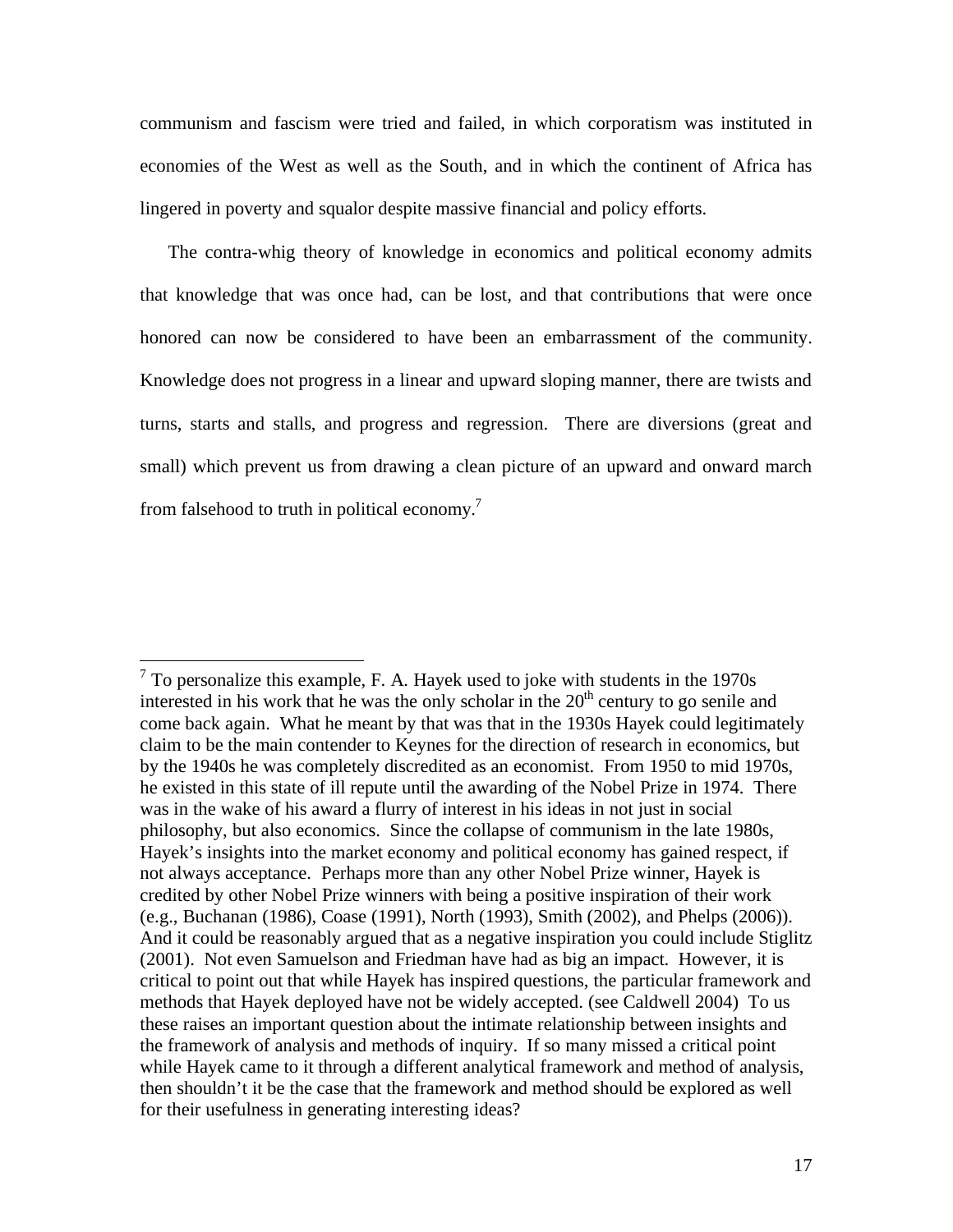The perilous progress experienced in economics throughout the  $20<sup>th</sup>$  century should alert us to the dangers in believing that whatever is new is true.<sup>8</sup> We have argued here that the comparative historical political economy approach offers instead an old research program for a modern age. It is with those who consistently sit in the seat of Hume and Smith, of Say and Mill, of Menger, Mises and Hayek, of Wicksell, Knight and Buchanan, and of Coase and North, where a framework for comparative institutional analysis that addresses the polity, society, economy will be found. And the purpose of this theoretical framework is to do history, for it is in the historical record that our understanding of ourselves – where we have been and where we might be going --- will emerge.

### **VI. Conclusion**

 $\overline{a}$ 

The value of economics and political economy is not to be found in mathematical proofs and tests of statistical significance. We are not against the use of math, or statistics where appropriate. Sometimes a rough and ready picture will suggest a pattern that must be explored. No doubt many a quick picture of correlation has upon statistical analysis proven to be spurious, but it is also the case that no economically meaningful statistical correlation can ever be established without first being seen in that simple picture. The question that the analyst must ask is how do we come to know the economically meaningful statistical correlations from merely the statistically significant relationships we can unearth in the world around us? (Zilak and McCloskey 2007) We contend that it

<sup>&</sup>lt;sup>8</sup> Knight in perhaps one of the best sarcastic lines in the history of the discipline of political economy wrote of Keynes's *The General Theory* that "what is true is not new, and what is new is not true." From the perspective of comparative historical political economy, and the institutional and historical turn it demands of research, the Keynesian revolution of *The General Theory* was indeed a great divergence.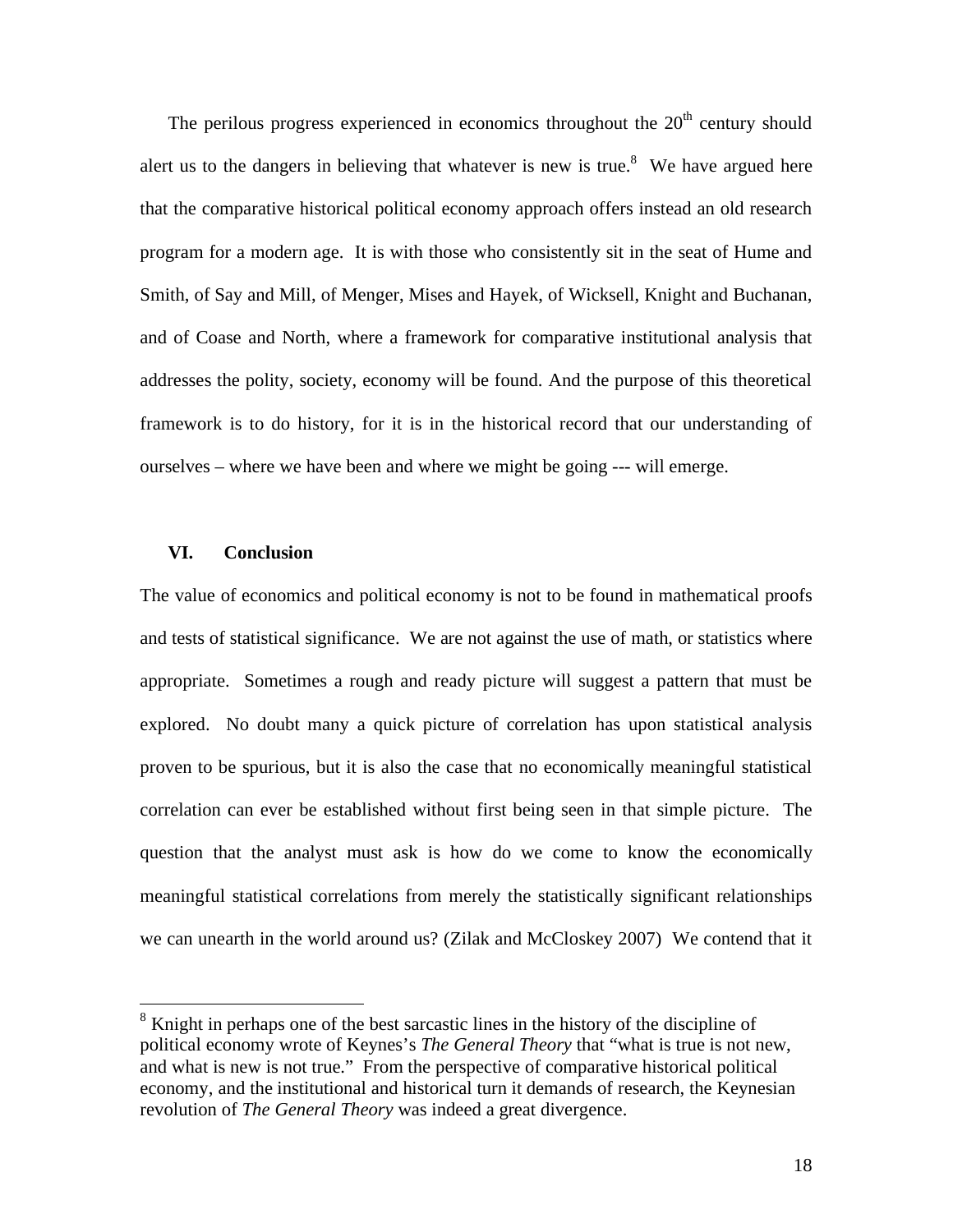is the analytic framework provided by economics and political economy does the sorting out, and that the sorting out is an act of interpretation no less so than constructing a narrative history.

 Comparative historical political economy, in fact, tries to triangulate the evidence in the hope at constructing a "compelling story". When appropriate, hard economic statistics are every bit as useful as deep historical details. It depends on the task at the moment. But what we cannot delude ourselves into believing is that our models and measures can provide determinant solutions. Rather than flawless precision and point predictions, we have an intellectual framework that through explicating casual mechanisms and tracing out economic and social processes is able to provide tendencies and directions of change. We are provided a set of eyeglasses that enable us to read the empirical world, and construct narratives. The "oomph" of this intellectual exercise will be found in the comparative analysis we provide.

 Political economy in this vein is far humbler in its ambition than the social engineering project of post-Great Depression economics. The economist and political economist is not privileged in policy discourse. This is not to say that the knowledge of the economist and political economist can be treated lightly. As we said earlier, political economy is capable of putting parameters of people's utopias when done right. But the role of the economist and political economists is much reduced. He is a teacher of the underlying causal mechanisms that are in operation with alternative concrete institutional configurations; he is a student of society who in his work seeks to understand the impact of alternative institutional forms on economic performance through time and the betterment of mankind; and he is a social critic who uses the tools provided by economics

19